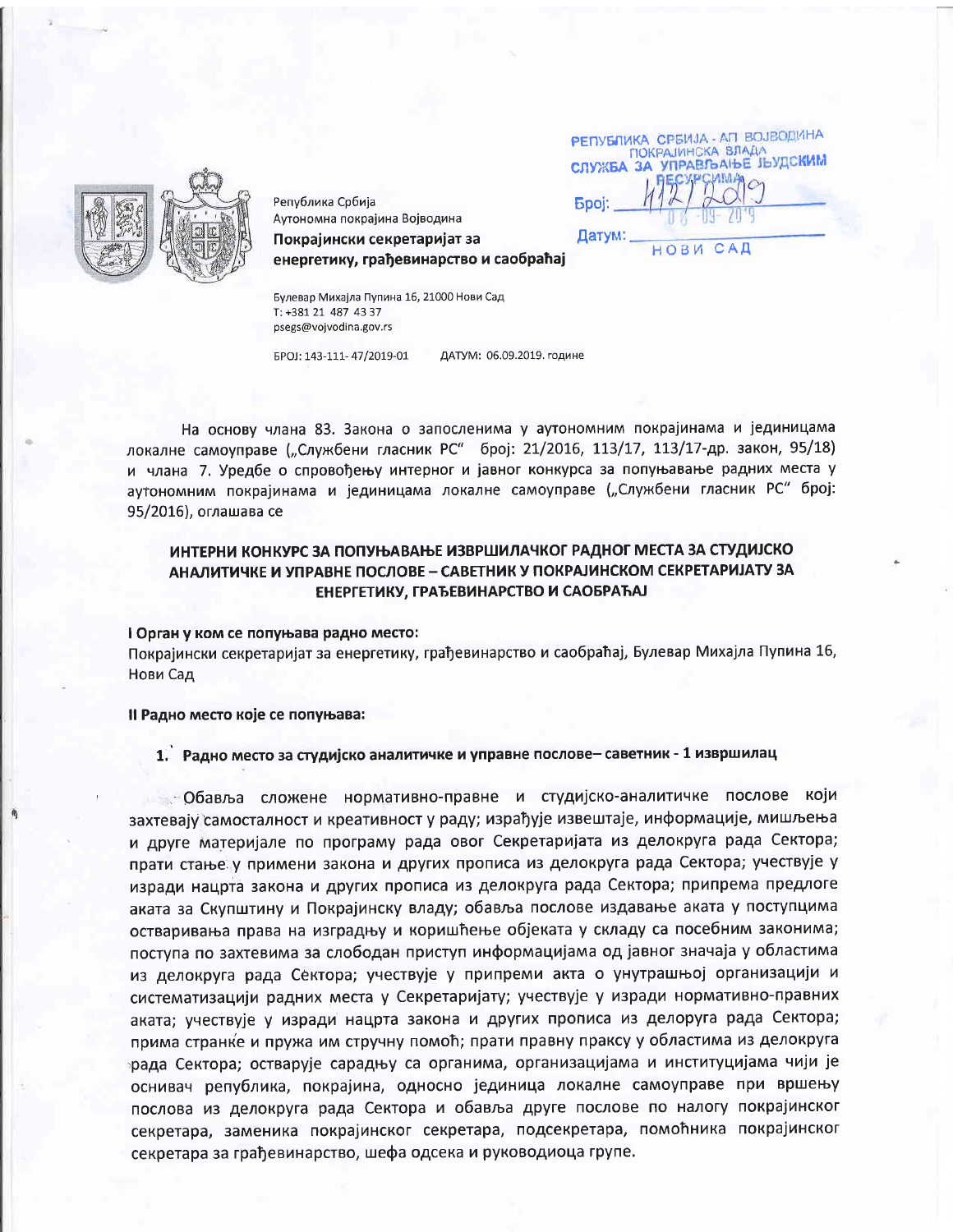Услови: високо образовање у области друштвено-хуманистичких наука (правне науке), стечено на основним академским студијама у обиму од најмање 240 ЕСПБ бодова, мастер академским студијама, мастер струковним студијама, специјалистичким академским студијама, специјалистичким струковним студијама, односно на основним студијама права у трајању од најмање четири године или специјалистичким студијама на факултету, радно искуство у струци од најмање три године, основни ниво оспособљености за рад на рачунару.

## III У изборном поступку проверавају се оспособљености, знања и вештина кандидата и то: У изборном поступку проверавају се:

- познавање Закона о планирању и изградњи, ("Службени гласник РС", број 72/09, 81/09.64/10.24/11.121/12.42/13.50/13.98/13.132/14.145/14) и подзаконски акти који су донети у складу са одредбама Закона о планирању и изградњи - писмено и практично;

- познавање Закона о озакоњењу објеката ("Службени гласник РС" број 96/2015) – писмено;

- познавање Закона о општем управном поступку ("Службени гласник РС" број 18/2016) писмено:

- организација покрајинске управе – писмено и вештина комуникације – усмено;

- познавање рада на рачунару- увидом у приложени доказ уколико кандидат поседује доказ о познавању рада на рачунару (уверење, сертификат, потврда и сл.), а уколико кандидат не поседује, провера познавања рада на рачунару извршиће се писменим путем.

IV Место рада: Нови Сад, Булевар Михајла Пупина 16.

V Рок за подношење пријаве на интерни конкурс: рок за подношење пријава је 8 дана и почиње да тече наредног радног дана од дана када је интерни конкурс оглашен на огласној табли у седишту аутономне покрајине, односно рок за подношење пријава почиње 09.09.2019. године, а истиче 16.09.2019. године.

VI Лице које је задужено за давање обавештења: Татјана Мелвингер Мајорош, телефон: 021/487 4448

VII Датум оглашавања: 06.09.2019. године.

VIII Адреса на коју се подноси пријава: Покрајински секретаријат за енергетику, грађевинарство и саобраћај, Булевар Михајла Пупина 16, 21000 Нови Сад, са назнаком "за интерни конкурс за попуњавање радног места за студијско аналитичке и управне послове - саветник - 1 извршилац".

IX Докази који се прилажу уз пријаву на интерни конкурс:

1. Потписана пријава са адресом становања, контакт телефоном, е mail адресом и потписаном изјавом у којој се учесник интерног конкурса опредељује да ли ће сам прибавити доказе о чињеницама о којима се води службена евиденција или ће то орган учинити уместо њега;

2. биографија са наводима о досадашњем радном искуству;

3. оригинал или оверена фотокопија уверења о држављанству, не старије од 6 месеци;

4. фотокопија личне карте односно испис очитане биометријске личне карте;

5. оригинал или оверена фотокопија уверења МУП-а да кандидат није осуђиван на безусловну казну затвора од најмање шест месеци, не старије од 6 месеци;

6. оригинал или оверена фотокопија дипломе којим се потврђује стручна спрема;

7. оригинал или оверена фотокопија уверења о положеном државном стручном испиту;

8. оригинал или оверена фотокопија уверења о познавању рада на рачунару;